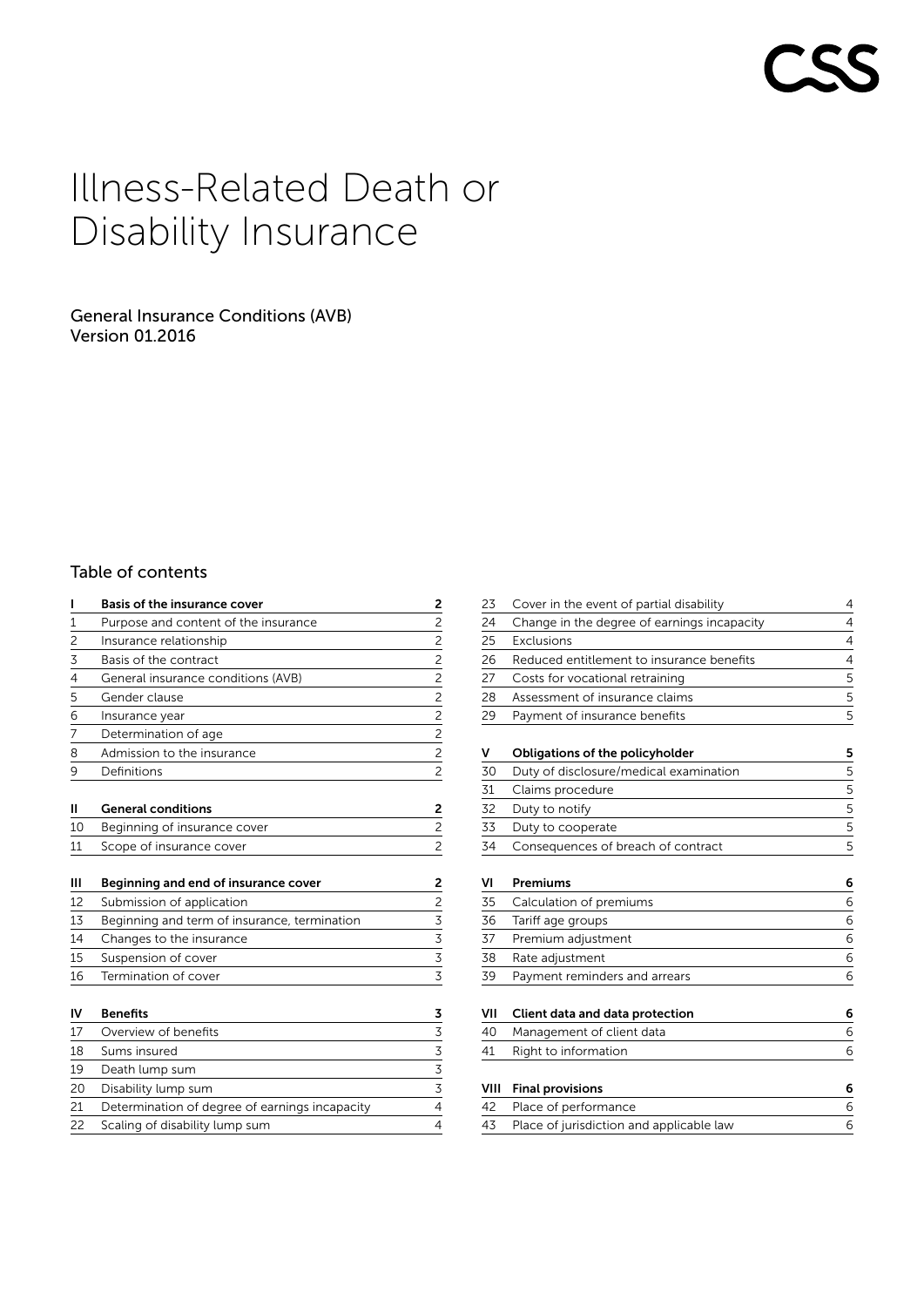# I Basis of the insurance cover

#### 1 Purpose and content of the insurance

This insurance is intended to cover the insured persons against the financial consequences of death or disability caused by illness. This insurance takes the form of fixedsum insurance, i.e. the amount payable when the insured event occurs is the sum insured as stated in the policy. The amount of the benefits for earnings incapacity depends on the degree of earnings incapacity that is determined.

#### 2 Insurance relationship

To provide this insurance, CSS Versicherung AG, hereinafter «CSS» has concluded a group life insurance contract with Helvetia Schweizerische Lebensversicherungsgesellschaft AG, St. Alban-Anlage 26, 4002 Basel, hereinafter «Helvetia» as risk carrier. CSS pays the insurance benefits in respect of the insured person.

#### 3 Basis of the contract

The individual insurance application, the insurance policy, these General Insurance Conditions (AVB) and the provisions of the Federal Insurance Contract Act (VVG) form the basis of this contract.

The amendments of the revised Insurance Contract Act of 19 June 2020 also apply to contracts entered into before 1 January 2022. An exception is made for the insured person's debts. These continue to become statute-barred after two years.

#### 4 General insurance conditions (AVB)

These General Insurance Conditions (AVB) set out the rights and obligations of the insured person and the insured person's beneficiaries.

Where written form is required in the AVB, any text form capable of producing a written record will suffice. If no formal requirement is specified in respect of a notification, it may be made orally.

#### 5 Gender clause

CSS is committed to gender equality. In order to enhance readability, the masculine form is used throughout this text and refers to persons of both genders.

#### 6 Insurance year

The insurance year commences on 1 January and ends on 31 December.

#### 7 Determination of age

The age of the insured person for premium payment purposes (attained age) is calculated as the difference between the calendar year and the year of birth.

#### 8 Admission to the insurance

Applicants are generally admitted to the insurance on the basis of the answers provided to the health questions on the application form. In certain circumstances, applicants may not be accepted.

#### 9 Definitions

#### 9.1 Illness/congenital infirmity

Illness means any impairment of physical, mental or psychological health which is not caused by an accident and which requires medical examination or treatment or results in work incapacity. A congenital infirmity is deemed to be any condition that is present at birth (Art. 3 ATSG). The time at which an infirmity is diagnosed as congenital is immaterial.

#### 9.2 Work incapacity

Work incapacity means the total or partial inability of a person to perform reasonable work in his current occupation or area of responsibility as a result of an impairment of physical, mental or psychological health. In the case of long-term incapacity, the ability to perform such work as may reasonably be expected in another occupation or area of responsibility will also be taken into account (Art. 6 ATSG).

#### 9.3 Earnings incapacity

Earnings incapacity means the total or partial loss of the ability to earn an income from an occupation in a balanced labour market resulting from an impairment of physical or mental health which persists after reasonable treatment and rehabilitation measures.

For the purposes of assessing whether earnings incapacity exists, only the consequences of the impairment to health will be considered. Furthermore, earnings incapacity will only be deemed to exist if, on the basis of an objective opinion, recovery can be ruled out (Art. 7 ATSG).

#### 9.4 Disability

Disability means the total or partial incapacity to undertake gainful employment which is presumed to be permanent or of long duration.

Minors who are not in gainful employment are deemed to be disabled where the impairment to their physical, mental or psychological health is expected to result in total or partial incapacity to undertake gainful employment.

Adults who were not in gainful employment prior to the impairment to their physical, mental or psychological health, and who cannot reasonably be expected to undertake gainful employment, are deemed to be disabled if it is impossible for them to carry out the work they previously performed. Article 7 ATSG shall apply mutatis mutandis (Art. 8 ATSG).

#### 9.5 Reasonableness

Work is deemed to be reasonable if it is commensurate with the knowledge, skills and previous position in life of the insured person, even if retraining is necessary for the purpose of acquiring the knowledge required for such work.

### II General conditions

#### 10 Beginning of insurance cover

The insurance cover begins on the insurance commencement date as notified to the applicant in writing by CSS, but no earlier than the date stated in the insurance policy, provided the insured person is fully fit for work and capable of gainful employment on the date on which insurance cover begins.

#### 11 Scope of insurance cover

The insurance cover applies to any cases of illness worldwide in regions for which no official travel warning has been issued by the Federal Department of Foreign Affairs.

#### III Beginning and end of insurance cover

#### 12 Submission of application

The policyholder must complete the insurance application form truthfully and without omissions and submit the form to CSS. The insured person, or the legal representative of the insured person, must answer the questions relating to health and other risk factors truthfully and without omissions.

The applicant is bound by the application for a period of 14 days unless a shorter period has been stipulated for the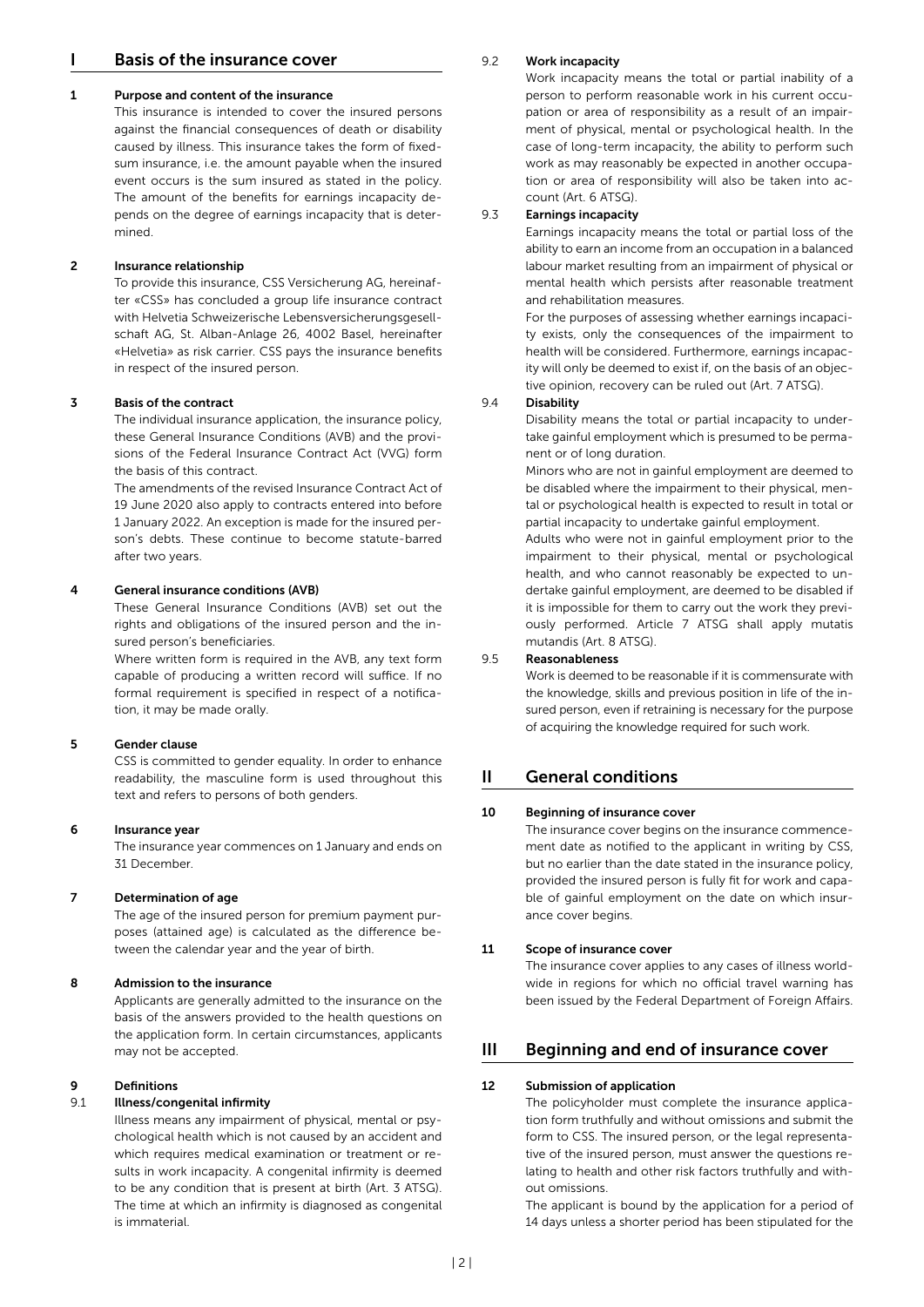acceptance of applications. However, applications may be withdrawn in writing within 14 days even if CSS has already accepted the application.

If a medical examination is required for the insurance, the applicant remains bound for a period of four weeks.

#### 13 Beginning and term of insurance, termination

13.1 The insurance may begin no earlier than birth and may be taken out until the end of the calendar year in which the insured person reaches the age of 55 (entry age) at the latest.

> The insurance relationship remains in effect until the end of the calendar year in which the insured person reaches the age of 60 at the latest (final age). The insurance may be taken out at any time prior to the date on which the insured person reaches the entry age and at any time during the calendar year. The insurance may commence on the first day of any month as required.

- 13.2 The contract is concluded for the term stated in the policy and thereafter extends automatically for 1 year at a time if neither of the contracting parties gives notice to terminate the contract, regardless of the agreed contract term, after one year. Notice of termination must be given in writing.
- 13.3 The insured person and the insurer may also terminate the contract where good cause exists within the meaning of Art. 35b VVG. Notice of termination must be given in writing.

#### 13.4 Termination in the event of a claim

- a) After a claim occurs for which an indemnity is due, the insurer may terminate the contract in writing at the latest upon payment of the indemnity and the insured person may terminate the contract in writing at the latest 14 days after learning of the payment. Notice of termination must reach the insurer within this period.
- b) If the insured person terminates the contract, insurance cover ends when the notice is received by the insurer.
- c) If the insurer terminates the contract, insurance cover ends 14 days after receipt of notice by the insured person.

#### 14 Changes to the insurance

Subject to the predefined age categories and total sums insured, an application may be made to increase the sum insured prior to termination age to take effect from the beginning of a month. Any increase in the sum insured will necessitate a reassessment of risk.

#### 15 Suspension of cover

The insurance cover may not be suspended.

#### 16 Termination of cover

The insurance policy and insurance cover terminate in the following circumstances:

- on the death of the insured person;
- on withdrawal of the application by the policyholder in accordance with Art. 12;
- if the insured person takes up residence outside Switzerland;
- on either party giving notice of termination;
- on CSS giving notice of termination due to a breach of disclosure obligations;
- on failure to pay the premium before the end of any reminder period;
- on the insured person reaching the age of 60 (final age);
- on the occurrence of full disability where CSS has an obligation to pay the full amount of benefits. Because the value of death benefits is lower, death cover will terminate concurrently, as any payout of disability benefits will be deductible from the death benefits.

 The insurance also expires on termination of the underlying group life insurance contract between Helvetia and CSS. Such termination must be notified to the insured person in writing at the latest three months before the insurance cover expires.

# IV Benefits

#### 17 Overview of benefits

In the event of death and disability due to illness, CSS will pay out the following benefits under the insurance coverage<sup>.</sup>

- Death: death lump sum;
- Disability: Disability lump sum.

#### 18 Sums insured

The applicable sums insured are always as indicated in the insurance policy. The maximum death lump sum is CHF 2,500 in respect of infants under 2½ years of age, and the benefit is limited to CHF 20,000 in respect of children under 12 years of age.

#### 19 Death lump sum

#### 19.1 Entitlement

The death lump sum is payable upon the death of the insured person due to illness at any time during the term of the insurance cover prior to reaching the final age.

#### 19.2 Beneficiaries

The death lump sum is payable to the beneficiaries. Any person may be named as beneficiary, and the beneficiaries may be changed at any time prior to death. Any change of beneficiary must be notified to CSS in writing. If there are no named beneficiaries in the contract, the following order of entitlement applies:

- 1. Spouse/registered partner
- 2. in the absence of which, the children
- 3. in the absence of which, the other statutory heirs, excluding the community

In the absence of any survivors who are entitled to benefits, CSS will solely pay out funeral costs, subject to a maximum of 10% of the sum insured in respect of the claim.

19.3 Simultaneous occurrence of disability and death If the insured person dies prior to payment of the disability lump sum, only the insured death lump sum will be paid out without any additional payment of the disability lump sum.

#### 20 Disability lump sum

#### 20.1 Entitlement

The insured person is entitled to the agreed disability lump sum if he becomes incapacitated due to illness prior to reaching the final age and the disability is expected to be permanent.

There will be no entitlement if it is established that the earnings incapacity is of a temporary nature or the insured person is eligible for a pension from the Federal disability insurance (IV) for a limited period only. If, concurrently in the same IV ruling, a higher or lower degree of disability is determined for an indefinite period, the benefit will be paid out on the basis of the degree of disability recognised by the IV for an indefinite period.

#### 20.2 Waiting period

CSS will pay out the disability lump sum once the actual duration of the disability has exceeded the waiting period of 12 months and a legally valid (pension) ruling has been issued by the Federal disability insurance. The waiting pe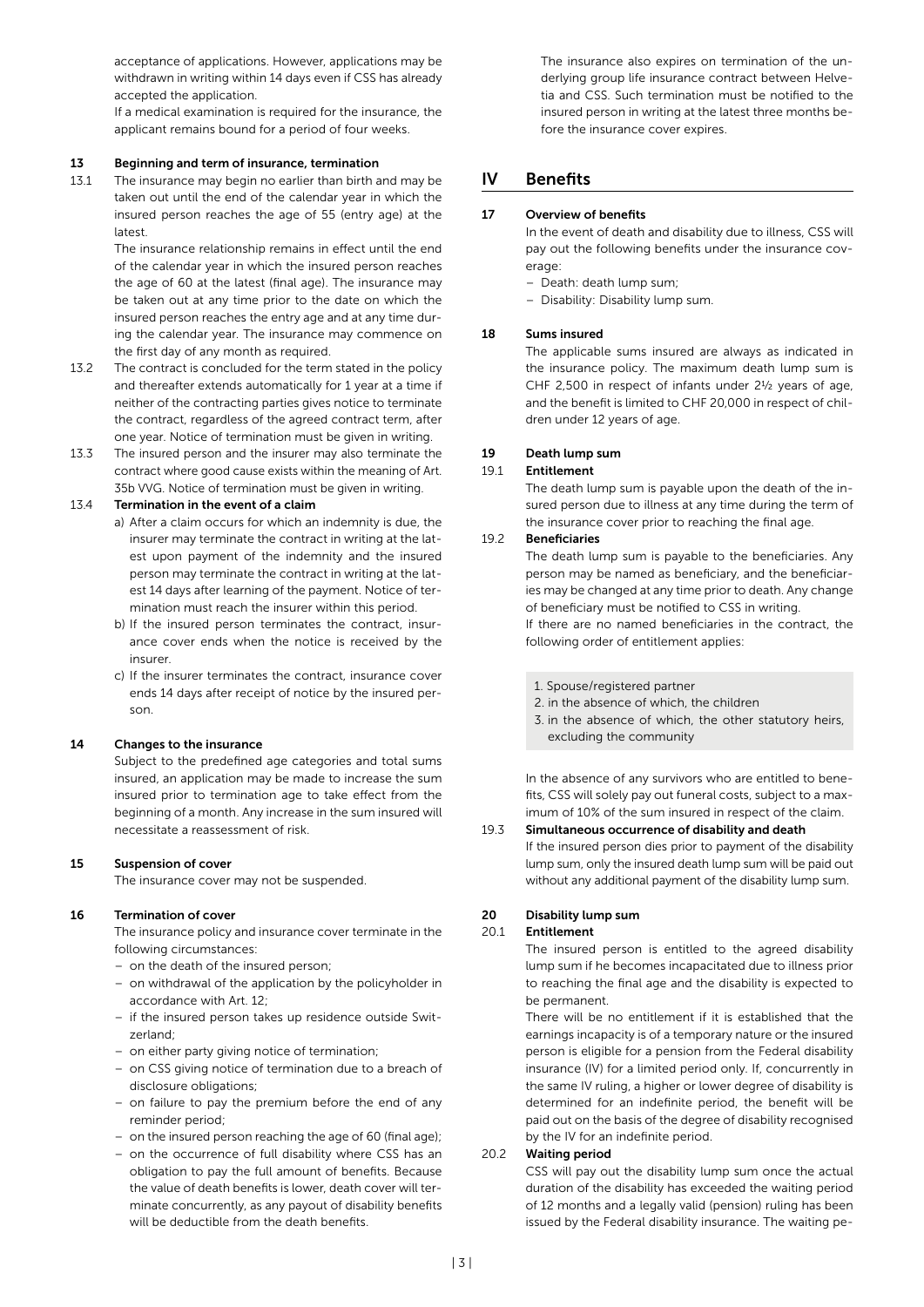riod commences on the date on which the insured person first consulted a medical practitioner regarding the illness that caused the earnings incapacity and the latter confirmed a level of work incapacity of at least 25%.

In the event of a recurrence, or if the previous condition again results in work incapacity within 12 months of the end of any period in which the insured person is certified as unable to work, no new waiting period will apply.

If no decision regarding Federal disability insurance has been made before the end of the 12-month waiting period, the insurer may defer payment pending a final decision. The lump sum will be paid free of interest with retroactive effect once a decision has been made.

# 21 Determination of degree of earnings incapacity

#### 21.1 Working adults

For working adults, the degree of earnings incapacity is determined on the basis of the loss of earnings sustained by the insured person.

In the case of employed adults with regular earnings, the income subject to state pension (AHV) deductions earned prior to the onset of earnings incapacity (income earned as a non-disabled person is compared to the income the insured person continues to earn, or could be expected to earn in a balanced labour market, following the onset of earnings incapacity.

In the case of employed adults with irregular earnings, or sharp variations in income, and self-employed individuals, the average income subject to AHV deductions which was earned in the 36 calendar months prior to the onset of earnings incapacity is used as the basis for calculating the income earned as a non-disabled person.

#### 21.2 Unemployed adults or adults in part-time employment

In the case of individuals undergoing education or training, unemployed individuals and individuals who stop work entirely for reasons unconnected to their state of health, the degree of earnings incapacity is determined with reference to an activity comparison. For this purpose, the work and activities performed by the insured person prior to the onset of the earnings incapacity will be assessed, weighted and compared. The work and activities carried out prior to the onset of the earnings incapacity will be assessed and compared with the type of work and activities that could still be performed following the onset of the earnings incapacity. The inability to carry out the work and activities previously performed is deemed to constitute earnings incapacity. The degree of earnings incapacity is expressed as a percentage of the level of work undertaken prior to the earnings incapacity.

In the case of individuals working part-time, the degree of earnings incapacity is determined using the same method that applies to the Federal disability insurance (IV).

#### 21.3 Children

The earnings incapacity of infants and children is assessed with reference to the extent to which the insured person would be prevented from earning an income by following any occupation in later life. In the case of children who have not yet embarked on vocational training, the average income earned in Switzerland is taken as the income the insured person could be expected to earn as a non-disabled person. In the case of children who have embarked on vocational training, the average income that the insured person could have earned in the labour market in question on completion of training will be taken as the relevant income for a non-disabled person.

#### 22 Scaling of disability lump sum

Once all the requisite documents have been submitted, CSS will determine the type, onset, degree and duration of

the disability on the basis of a medical assessment made by an expert in Switzerland who is recognised or nominated by the insurer. The degree of disability is determined on the basis of the medical findings and the assessment carried out for Federal disability insurance (IV) purposes.

- Where the degree of disability is between 70% and 100%, the insured person is entitled to a full disability lump sum.
- Where the degree of disability is between 25% and 70%, the insured person is entitled to a disability lump sum commensurate with the percentage of disability calculated.
- Where the degree of disability is less than 25%, the insured person shall have no entitlement to a disability lump sum.

#### 23 Cover in the event of partial disability

In the event of partial earnings incapacity up to a degree of disability of 69%, the residual earnings capacity of the insured person remains covered. In the event of any further claim for benefits, the total lump sum payable shall not under any circumstances exceed the original amount of cover. However, the premiums due must be in line with the original level of cover.

#### 24 Change in the degree of earnings incapacity

If there is any change in the degree of earnings incapacity due to an existing illness after a disability lump sum has been paid out, CSS must be notified immediately. The benefit will be adjusted to the new degree of earnings incapacity.

#### 25 Exclusions

There is no entitlement to benefits:

- Where the claim is attributable to an illness, infirmity or injury caused by an accident which existed prior to the date on which cover commenced;
- Where the insured event is caused by an accident within the meaning of the Federal Accident Insurance Act (UVG) or constitutes an occupational disease within the meaning of the UVG;
- In the case of physical injury deemed to be an occurrence similar to an accident, such as the involuntary inhalation of gases or vapours or the inadvertent ingestion of toxic or corrosive substances;
- Prenatal injury, congenital infirmities and the complications of such conditions;
- In the event of abuse of medication, drugs or alcohol;
- In the event of frostbite, heatstroke, sunstroke and damage caused by UV radiation and any complications thereof;
- Any illness suffered by the insured person due to exposure to ionising radiation from nuclear power generation;
- In the event of a self-inflicted earnings incapacity;
- In the event of death where the insured person dies as a result of suicide, or injuries arising from attempted suicide, within three years of submitting his insurance application;
- In the event of disability where the insured person becomes disabled as a result of attempted suicide within three years of submitting his insurance application;
- Where the insured person is involved in peacekeeping operations, war, hostilities or any act of war.

#### 26 Reduced entitlement to insurance benefits

If the damage to health is only partly attributable to an illness covered by the insurance, the benefits payable by CSS will be reduced to reflect the impact of extrinsic causes, as evidenced by a medical report.

Any disability lump sum previously paid will be deducted from any approved death lump sum.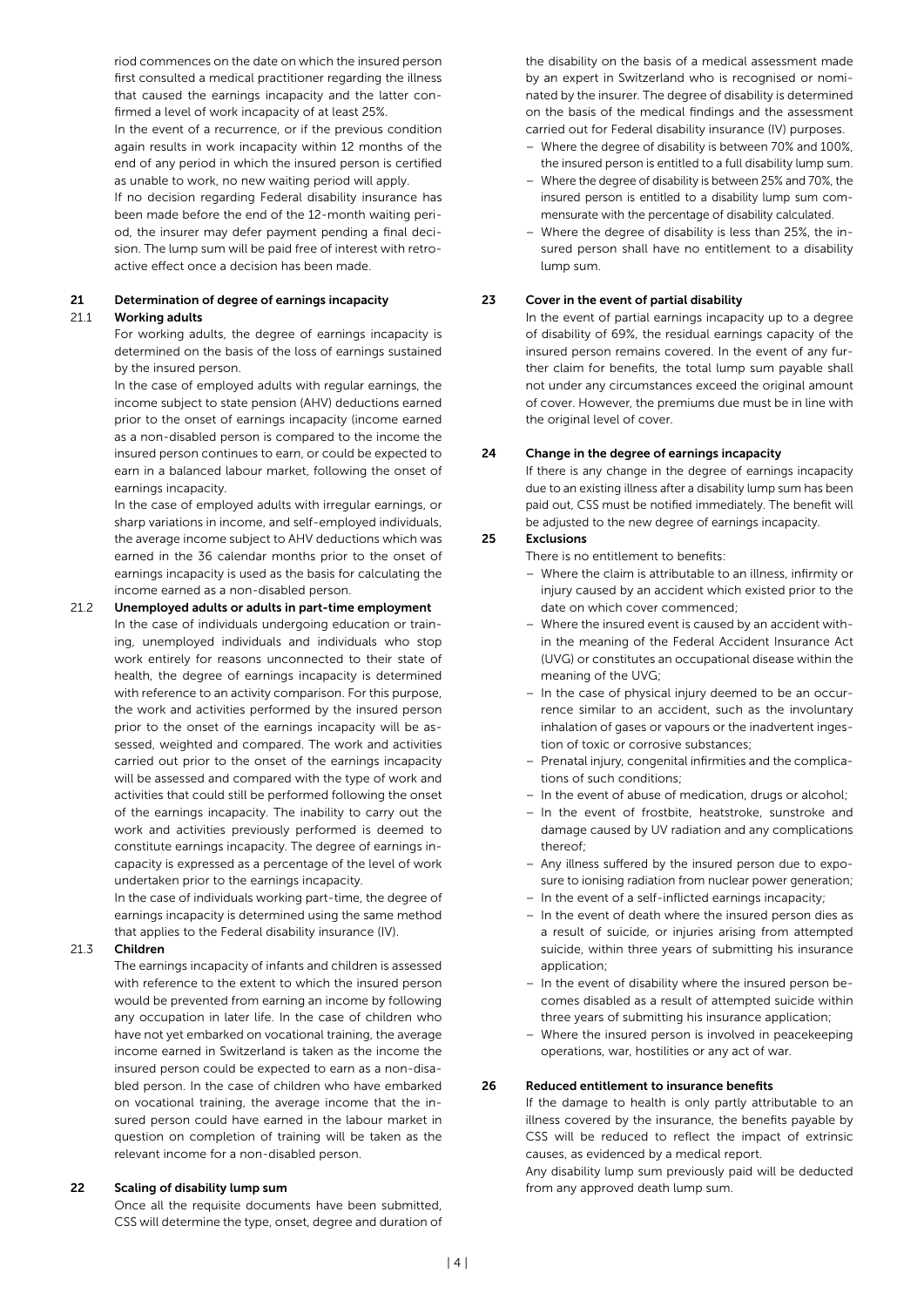#### 27 Costs for vocational retraining

CSS does not cover the cost of retraining.

#### 28 Assessment of insurance claims

CSS shall assess the entitlement to insurance benefits upon submission of all the requisite documents. All of the documents indicated below must be submitted to CSS prior to the investigation of entitlement to benefits: Death:

- Completed claim form
- Family identity document
- Official death certificate
- Disability:
- Completed claim form
- Detailed medical report from the attending doctors regarding the cause, progression and duration of the disability
- Decision of the disability insurance

CSS is entitled to request further information and evidence or obtain such evidence itself. It may also require the insured person to undergo a medical examination by a medical practitioner approved by the insurer. Any medical practitioners appointed by the insured person must be released from their professional obligation of confidentiality in relation to CSS.

#### 29 Payment of insurance benefits

Insurance benefits are paid out provided that the beneficiaries have provided all the documents that are required for the purpose of assessing and reviewing the claim and such assessment proves positive.

Insurance benefits are payable no later than four weeks after the date on which CSS receives all the documents and information required in order to substantiate the claim.

Insurance premiums remain due until full disability within the meaning of the IV has occurred.

Insurance benefits are payable in Swiss francs (CHF) to an account in Switzerland..

# V Obligations of the policyholder

#### 30 Duty of disclosure/medical examination

All matters relevant to assessing the level of risk of which the applicant is aware or should have been aware must be stated truthfully and in full on the application form. If such facts are not disclosed or not disclosed correctly, CSS may terminate the contract in writing within four weeks of becoming aware of any breach of disclosure obligations. Termination becomes effective on receipt of notice by the policyholder.

If the contract is terminated in this manner, CSS has no obligation to pay benefits in respect of pre-existing claims if the occurrence or scope of the claim was affected by the provision of untrue information or the non-disclosure of information that was material to assessing the level of risk. CSS is entitled to a refund of any benefits it has already paid. There is no entitlement to any refund of premiums paid.

The policyholder and the insured person have a continuing obligation during the acceptance process to disclose to CSS any changes of which they become aware, or ought to be aware. The policyholder must also disclose to CSS any such changes (e.g. changes in health due to illness or accident, aggravated risks, etc.) occurring between the date of submitting the application and the beginning of insurance and must amend or correct the statements and information provided on the application

form. CSS reserves the right to adjust the level of cover retroactively in the event that new facts are disclosed.

#### 31 Claims procedure

Any occurrence of earnings incapacity that is likely to give rise to an obligation to pay benefits on the part of CSS must be notified immediately.

The insured person must comply with any instructions issued by the attending doctor and nursing staff. The insured person shall undergo examinations and comply with instructions issued by any medical practitioner that may be appointed by CSS at its own expense. The insured person shall also take all appropriate measures to facilitate investigation of the circumstances of the claim.

A death must be notified to CSS immediately. The documents required for the purpose of verifying and assessing the entitlement to insurance must also be submitted immediately.

CSS is entitled to request supporting documents and information, in particular medical certificates.

The beneficiaries authorise CSS to obtain such supporting documents and information directly at its own expense. The insured person releases the attending doctors and the insurance institutions involved in the claim from their professional an legal obligation of confidentiality in relation to CSS.

#### 32 Duty to notify

All notices and requests should be addressed to CSS. All notices from CSS shall be deemed to have been duly given if sent to the most recent address (postal address or email address) of the insured person or rightful claimant as notified to the insurer.

#### 33 Duty to cooperate

As part of his duty to cooperate and mitigate damage, the insured person shall authorise CSS to obtain information and records from hospitals, medical practitioners, public authorities, insurance companies, social security institutions and other third parties and shall release such organisations and persons from their obligation not to disclose such information.

The insured person shall immediately supply CSS with any information it may require regarding his previous and current state of health and on the course of any disease or condition.

CSS reserves the right to require the insured person to undergo a medical examination by doctors appointed by it. The insured person shall undergo examinations and comply with instructions issued by any medical practitioners that may be appointed by CSS at its own expense.

Benefits shall not be payable to any beneficiaries who have failed to comply with any of these obligations, and CSS is entitled to make an appropriate reduction in benefits or withhold benefits entirely. In such event, the insured person has a continuing duty to pay premiums.

#### 34 Consequences of breach of contract

If the insured person commits an intentional or negligent breach of his duties under subclauses 30 to 33 and such breach has an adverse impact on the extent or diagnosis of the illness, CSS may reduce the benefits accordingly, unless the insured person or any beneficiary is able to prove that the breach had no effect on the condition or the diagnosis thereof.